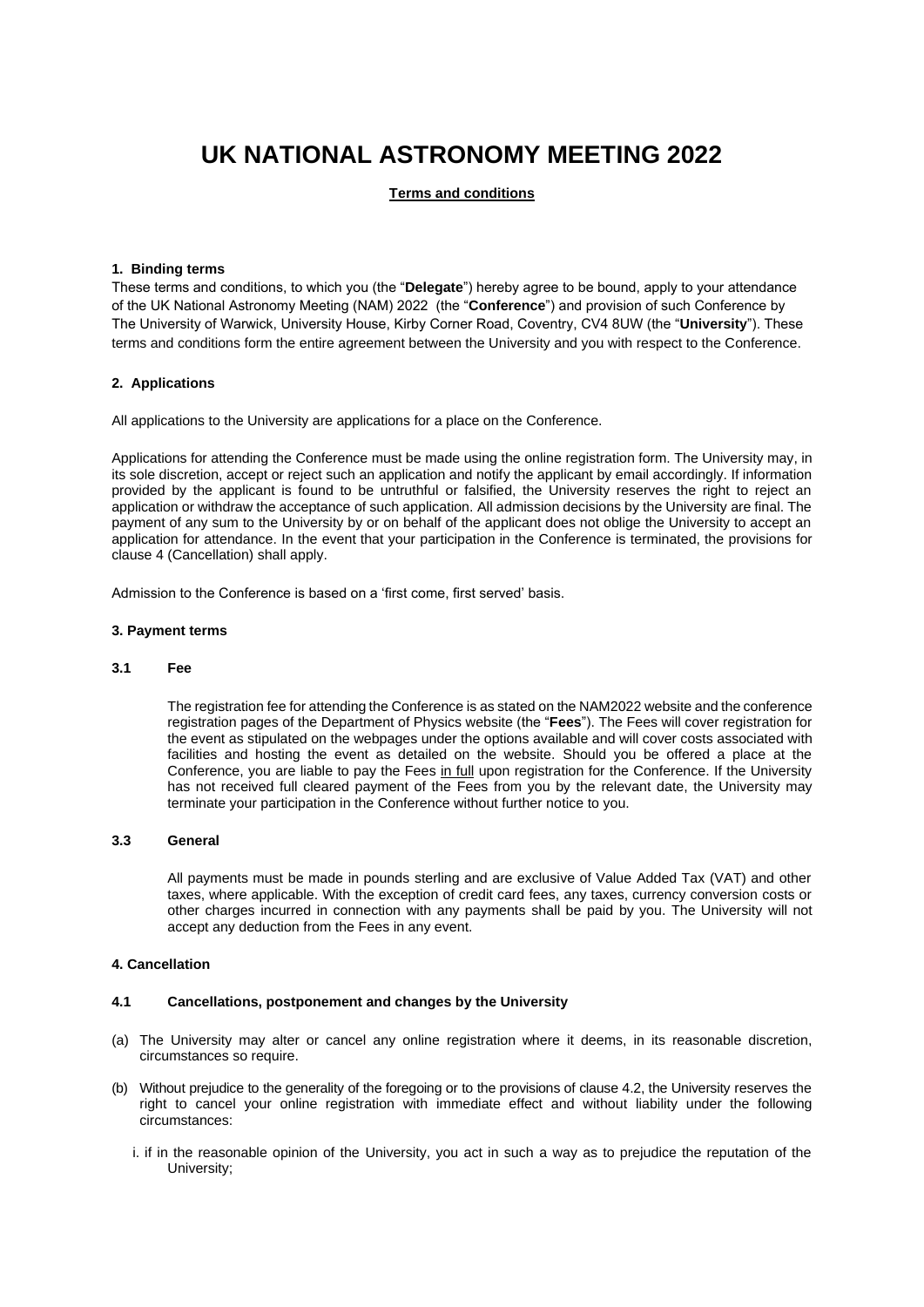- ii. you fail to meet the payment terms under clause 3;
- iii. you become insolvent, enter into an arrangement with your creditors or enter into administration, liquidation, bankruptcy or receivership or administrative receivership;
- iv. you are in default of any material obligation of this Agreement or commit a series of persistent breaches of this Agreement and, in the case of such default being reasonably capable of being remedied, fail to remedy it within seven (7) calendar days of being given written notice from the University to do so.
- (c) In the event of cancellation of the Conference made by the University after the receipt of an online application by the University and where the terms under clause 4.1(b) above do not apply, the University will refund 100% of the Fee for the registration.
- (d) The University will not accept liability for other costs incurred by delegates or third parties as a result of Conference being cancelled or postponed.
- (e) The University does not accept any liability or responsibility if it cannot provide accommodation, food, drinks or services because of industrial action or any other cause which is beyond its control.

# **4.2 Your right to cancel**

#### *Right to cancel conference registration (excluding accommodation)*

Pursuant to the Consumer Contracts (Information, Cancellation and Additional Charges) Regulations 2013, you have the right to cancel the conference registration element of this contract up to Friday 3<sup>rd</sup> June 2022 and you will receive a full refund. Cancellations between Saturday 4<sup>th</sup> June and Saturday 9<sup>th</sup> July 2022 will receive a 50% refund. After Sunday 10<sup>th</sup> July 2022 you will not be eligible for a refund if you cancel. You do not have to give any reason for the cancellation. For the avoidance of doubt, this right of cancellation does not extend to any accommodation booked through the University.

- (a) The cancellation period will expire:
	- a.2.1 23:59 on Friday 3rd June 2022 for a full refund, and
	- a.2.2  $23:59$  on Saturday 9<sup>th</sup> July 2022 for a 50% refund
- (b) To exercise the right to cancel, you must inform us, NAM2022 *Local Organising Committee* , *Department of Physics, Gibbet Hill Road, Coventry, CV4 7AL, UK* (*Email: nam2022@warwick.ac.uk),* of your decision to cancel this contract by a clear statement (e.g. a letter sent by post, fax or e-mail). You may use the model cancellation form contained in the Annex to these terms and conditions, but it is not obligatory.
- (c) To meet the cancellation deadline, it is sufficient for you to send your communication concerning your exercise of the right to cancel before the cancellation period has expired.

#### *Effect of cancellation*

- (d) If you cancel this contract, we will reimburse to you the refund amount due according to the date of cancellation, including the costs of delivery (except for the supplementary costs arising if you chose a type of delivery other than the least expensive type of standard delivery offered by us).
- (e) We may make a deduction from the reimbursement for loss in value of any goods supplied, if the loss is the result of unnecessary handling by you.
- (f) We will make the reimbursement without undue delay, and not later than:
	- (i) 14 days after the day we receive back from you any goods supplied, or
	- (ii) (if earlier) 14 days after the day you provide evidence that you have returned the goods, or
	- (iii) If there were no goods supplied, 14 days after the day on which we are informed about your decision to cancel this contract.
- (g) We will make the reimbursement using the same means of payment as you used for the initial transaction, unless you have expressly agreed otherwise; in any event, you will not incur any fees as a result of the reimbursement.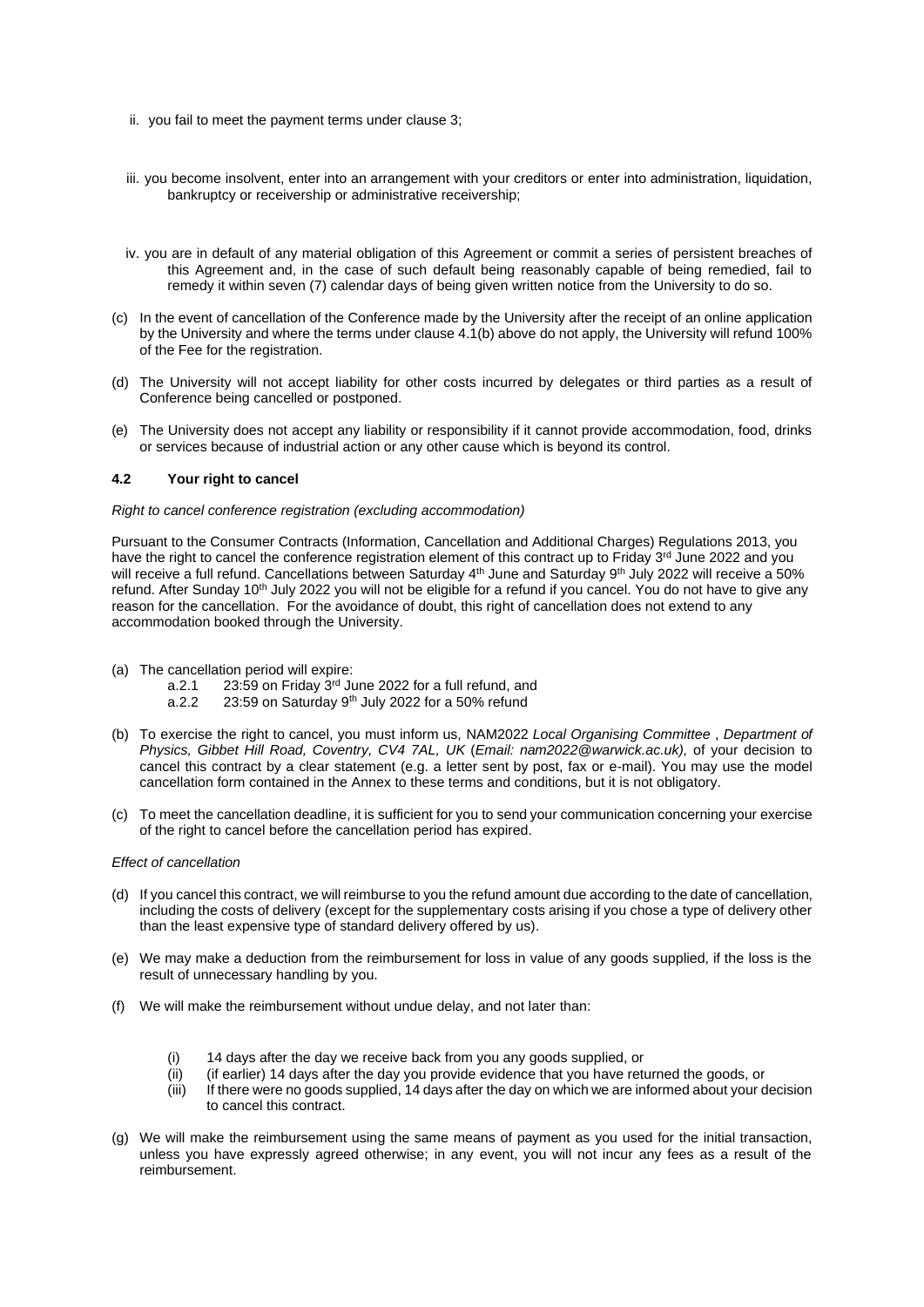(h) If you requested to begin the performance of services during the cancellation period, you shall pay us an amount which is in proportion to what has been performed until you have communicated us your cancellation from this contract, in comparison with the full coverage of the contract.

For the avoidance of doubt, the rights available under this Clause 4.2 shall only apply where the Fees are met and paid directly by the Delegate in their capacity as a 'Consumer' (as defined in the Regulations) and shall not apply where the Fees are being met and/or paid by a sponsor (by definition not being a Consumer).

# **5. Conference language**

All content on the Conference shall be delivered in English and you must possess a good standard of English language and comprehension to participate. The University does not accept liability for any inconvenience or failure to attend arising as a result of a lack of English language knowledge.

#### **6. Conference material, services and conduct**

Payment of the Fees in accordance with these terms and conditions entitles you to participate in the Conference and, unless indicated otherwise, the Fees do not include travel or accommodation costs or subsistence, insurance or other costs that might arise prior to or during the Conference.

Conference outlines and timetables are correct at the time of going online or to print. Views expressed by University staff and other representatives are their own. The University does not accept any liability for advice given or views expressed by University staff, Conference speakers or delegates or in any notes or documentation provided to Conference delegates.

You will be solely responsible for determining whether the Conference is sufficient and suitable for your needs. The University does not provide any guarantee in respect of improvements to the standard of your abilities on completion of the Conference.

The University reserves the right to remove you from the Conference or exclude you from University premises if your behaviour or demeanour is considered unacceptable. You agree to comply with all applicable policies and regulations of the University.

You will provide the University with all information reasonably requested by the University in connection with the Conference.

#### **7. Intellectual Property Rights**

All Intellectual Property Rights in the content of the Conference are the property of the University or its staff and other representatives. The University may provide a licence to third parties, to use the content at our sole discretion.

You may use the content solely for your own personal use and benefit and not for resale, distribution or other commercial purposes.

# **8. Behaviour on the University's Premises**

- a) You must make sure that you, members of your party and anyone visiting you at the University behave in such a way that they do not cause a nuisance or unreasonable disruption to the University, its members or employees, or to any other visitor to the University.
- b) You must make sure that you and any members of your party will not bring any animals or pets of any kind on the University premises except assistance dogs.
- c) You agree that you and the members of your party will comply with the University Ordinances, Regulations and Rules, in particular:
	- (i) Ordinance 17 on parking and traffic;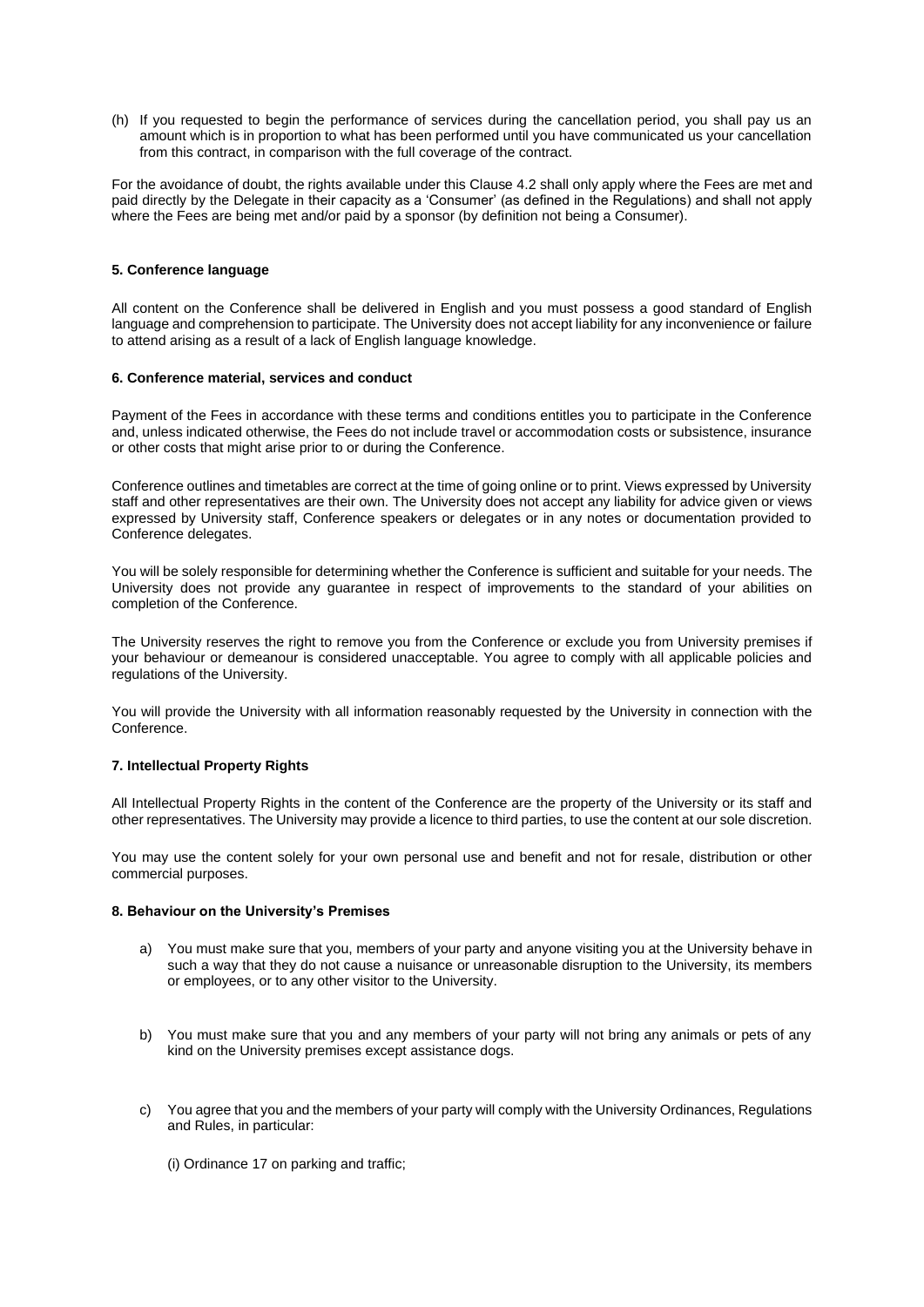(ii) Regulation 29 on meetings etc. on the University premises.

You acknowledge that the University has advised you that these Ordinances and Regulations are available at [www2.warwick.ac.uk/services/gov/calendar/section2.](http://www2.warwick.ac.uk/services/gov/calendar/section2)

- d) You agree to pay the University for any loss or liability of any kind to any person and/or suffered and/or incurred by the University which results from you, any member of your party or person visiting you at the University failing to obey any University Ordinance, Regulation and/or Rule or otherwise.
- e) The University reserves the right to prevent access to the University's premises for any individuals who are in breach of any University Ordinance, Regulation and/or Rule including you, your guests and contractors employed by you in relation to the Booking

# **9. Visa information**

The University recommends that all participants from outside the European Union verify their visa requirements with the British Embassy or British High Commission.

You are responsible to obtain the required visa to enable your lawful participation in the Conference. If you do not obtain the required visa by the start date of the Conference, you will not be able to participate and you will be deemed to have served notice of cancellation pursuant to clause 4 above. In that event, the cancellation provisions set out in clause 4.2 shall apply.

In no circumstances will the University issue documentation to support a visa application prior to receiving payment in full for the Conference Fees.

#### **10. Data protection**

The University will process any of your personal data in accordance with the Data Protection Act 2018, the Privacy and Electronic Communications (Amendment) Regulations, the General Data Protection Regulation (UK GDPR), and any relevant replacement/subsequent UK privacy legislation, for the purposes of performing its obligations and exercising its rights under these terms and conditions. The privacy notice on the webpages relevant to your application/registration for the Conference provides specific information about how the University will process your personal data. Further information in relation to data protection is available at: [Privacy Notices -](https://warwick.ac.uk/services/legalandcomplianceservices/dataprotection/privacynotices/) Security & [Information Management -](https://warwick.ac.uk/services/legalandcomplianceservices/dataprotection/privacynotices/) Warwick.

# **11. Limitation of liability**

Subject to the third paragraph of this clause 10, the liability of the University to you with respect to the provision of the Conference, the cancellation, postponement, or amendment of the Conference, any negligence, any breach of these terms and conditions, or arising in any other way out of the subject-matter of these terms and conditions, will not extend to (i) any indirect losses or damages, or to any loss of profits, loss of contracts or opportunity, whether direct or indirect, even if the University had been advised of the possibility of those losses or if they were within the University's contemplation; or (ii) any costs or expenses incurred by any person or organisation in connection with travel, accommodation, reservations or other arrangements.

In any event, subject to the third paragraph of this clause 10 the liability of the University to you with respect to the provision of the Conference, the cancellation, postponement, or amendment of the Conference or any component thereof, any negligence, any breach of these terms and conditions, or arising in any other way out of the subjectmatter of these terms and conditions is limited to the total amount of any payments received from you or on your behalf in relation to the Conference.

Nothing in these terms and conditions will operate to limit or exclude the liability of the University for death or personal injury arising from the University's negligence, fraud or any other liability that, by law, cannot be limited or excluded.

The University accepts no liability for loss or damage to your personal property and belongings.

The University will not be liable for costs incurred by you (or any other person) in the event of cancellation of the Conference in its entirety or the cancellation of your participation in the Conference pursuant to these terms and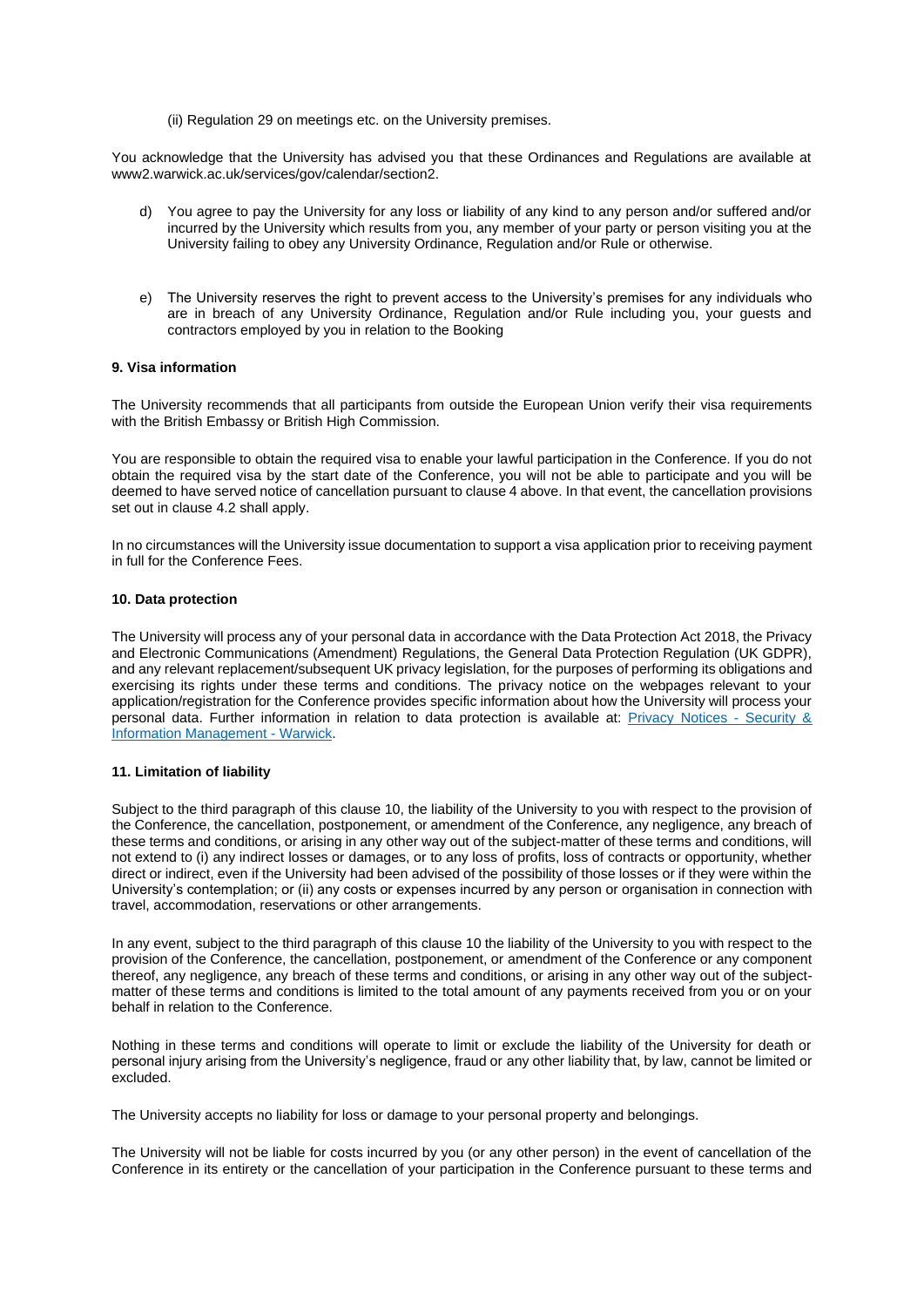conditions, including but not limited to costs incurred in relation to cancellation or alteration of travel arrangements, accommodation reservations and other costs.

The warranties and undertakings given by the University in these terms and conditions are, to the extent permitted by law, given in lieu of all implied conditions, warranties, representations or other terms, including any relating to satisfactory quality, fitness for a particular or any purpose, or the ability to achieve any particular result.

#### **12. Force majeure**

The University shall not be liable for any failure or delay in the performance, in whole or part, of any or our obligations arising from or attributable to acts, events, omissions or accidents beyond our reasonable control including, but not limited to strikes, lock-outs or other industrial disputes (whether involving our workforce or the workforce of any other party), act of God, war, riot, civil commotion, malicious damage, compliance with any law or governmental order, rule regulation or direction, accident, breakdown of plant or machinery, fire, flood, storm, pandemics, epidemics or other outbreaks of disease or infection, failure in the public supply of electricity, heating, lighting, air conditioning or telecommunications equipment.

#### **13. Insurance**

You are advised to take out insurance for you and your possessions for the duration the Conference and your travel to and from University residences.

# **14. Governing law**

These terms and conditions will be governed by and construed in accordance with English Law. The English Courts will have exclusive jurisdiction to deal with any dispute which has arisen or may arise out of or in connection with them.